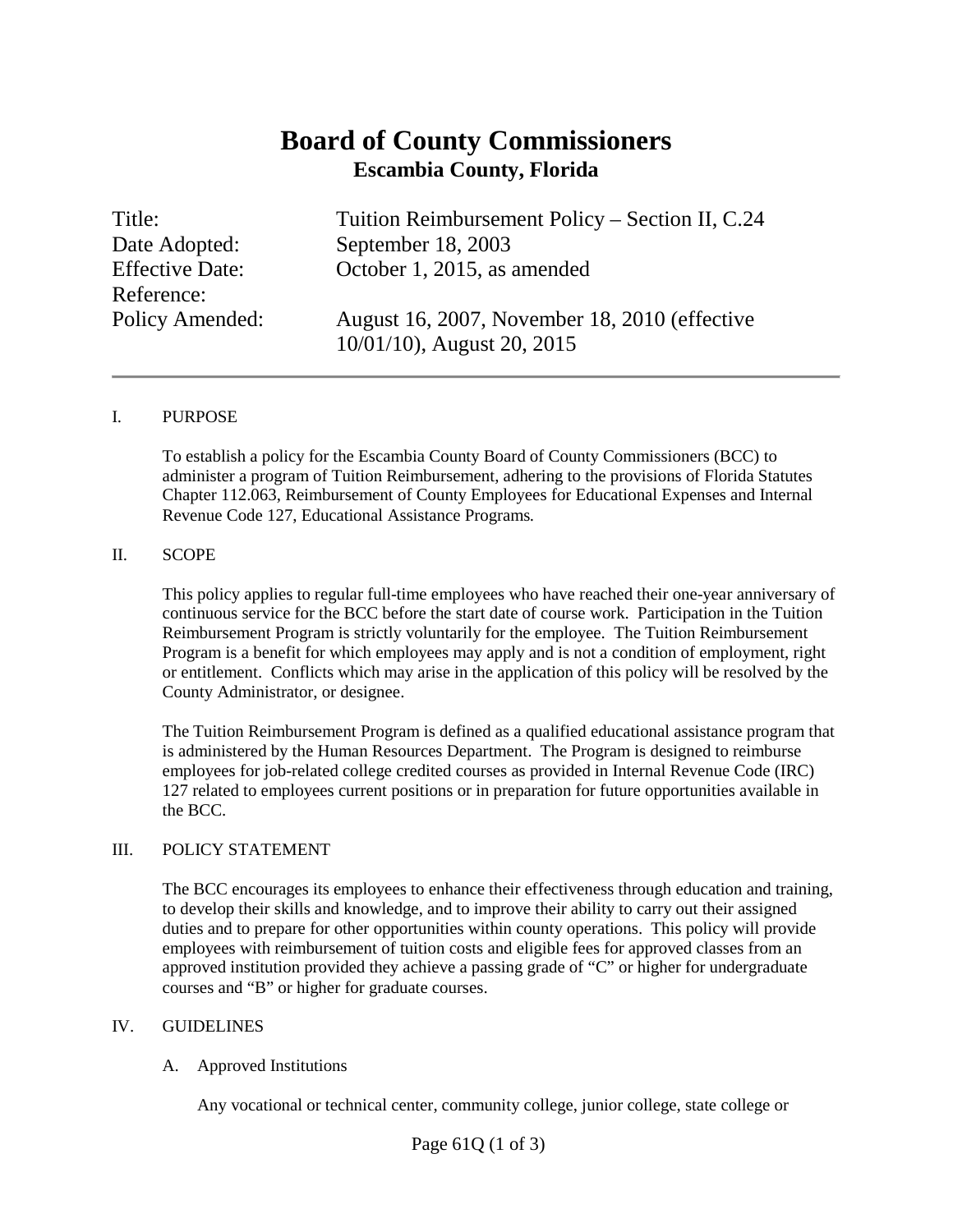university accredited and recognized by the U. S. Department of Education's Office of Postsecondary Education that provide college credit classes. Other state approved institutions may be approved.

## B. Approved Courses

- 1. The course will enhance the knowledge, skills, and abilities of the employee for their current position or another position within the BCC.
- 2. The course is required in the curriculum of a pre-approved degree or program which is a requirement for the employee's current or other BCC position. Such a degree program must have been approved by the Department Director.
- 3. College classes that are academic courses/degrees from an accredited community college, state college, college, or university via traditional classroom, video-based, distance learning, web-based, e-learning instruction are eligible for approval provided they are approved by the Department Director and Human Resources.
- 4. The Board of County Commissioners is not intending to fund all college degree programs, but rather those courses, which directly benefit the County and to the extent permitted by this policy.

## C. Third Party Agreement

The employee may request payment in advance to be made to the educational institution provided the employee signs a repayment agreement in the event they fail to receive a passing grade or they separate from employment with the BCC prior to completing the course.

## V. LIMITATIONS

- A. In accordance with Florida Statute, Chapter 112.063(3) an employee shall not be permitted to utilize any space, personnel, equipment, or supplies of the office by which he/she is employed in the process of fulfilling any of the requirements imposed by the coursework for which he/she is being reimbursed.
- B. Classes shall be scheduled for off-duty hours unless prior approval is obtained from the Division Manager or Department Director. Employees pursuing coursework during duty hours will be placed on Annual Leave, Paid Time Off Leave, MOB, or Leave Without Pay.
- C. At any level of the approval process, the course reimbursement request may be denied if the employee has been suspended for disciplinary purposes, within six (6) months prior to the date of application. Furthermore, if a suspension occurs during the course, reimbursement support will be withdrawn immediately and the employee promptly notified.
- D. Books, travel or other materials required by the course will not be approved for reimbursement.
- E. Tuition reimbursement applies to costs based on Florida residency. Additional costs will not be reimbursed.
- F. No course or class will be approved more than once if the course or class is being repeated due to a substandard grade on the previous attempt.